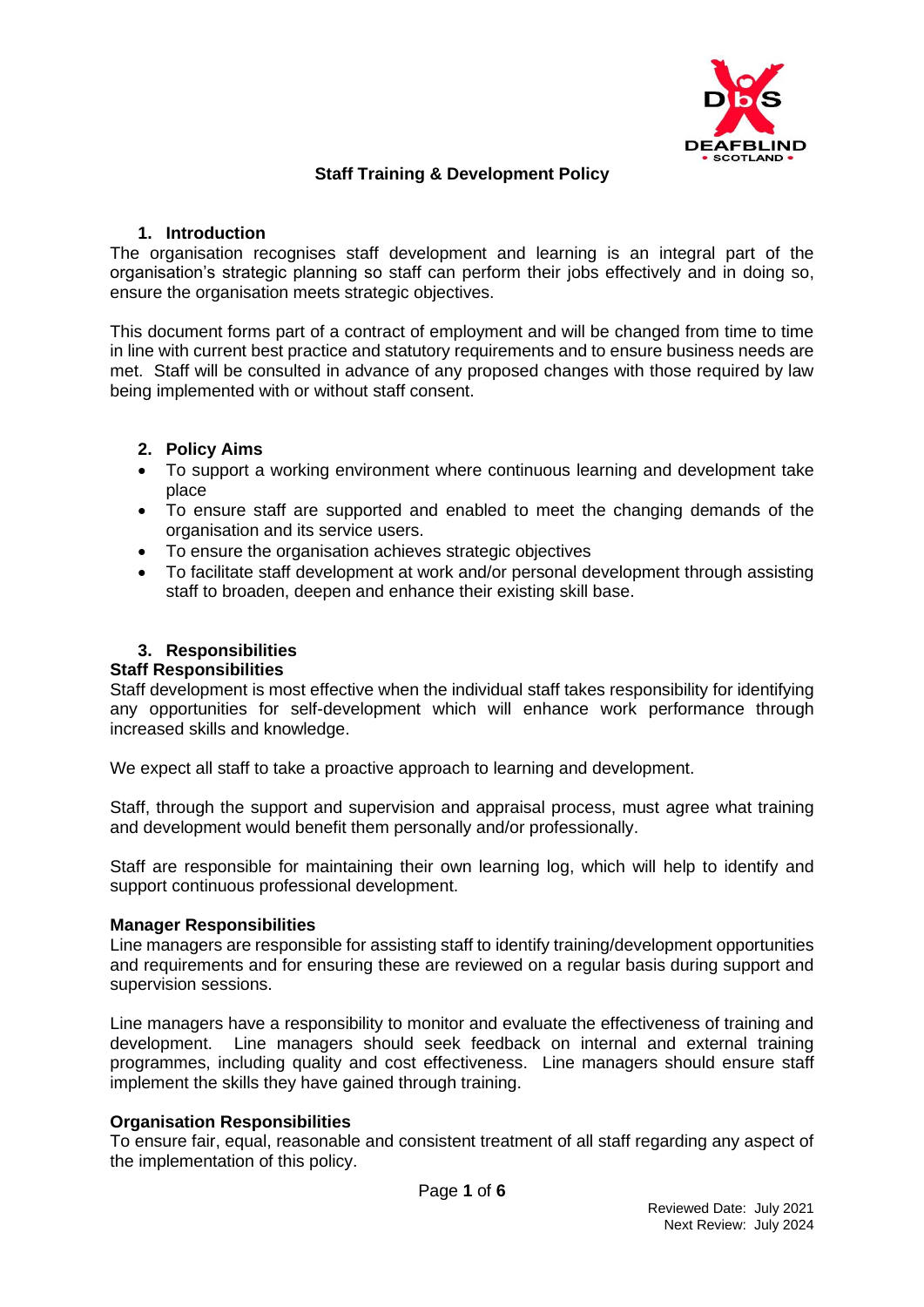

To ensure all those with line management responsibility are reasonably trained in the practical application of this policy.

To regularly review and update this policy in line with legislation and best practice.

## **4. Equal Opportunities**

The organisation is committed to ensuring equality of learning opportunity, no staff will be excluded from learning on the grounds of sex, gender reassignment, age, marital status, disability, race, sexual orientation, religion or belief, responsibility for dependants, trade union membership or employment status.

### **5. Routes to Learning & Development**

Options for learning & development may include:

- On the job learning including shadowing, mentoring, coaching, skill sharing, staff away days etc.
- Secondments and placements/visits to other organisations
- Setting up job development opportunities such as public speaking and in-house presentations at team meetings
- Attending internal or external courses or events
- Attending internal or external training days/workshops
- Attending conferences, forums
- An external course of study
- Web based e-learning

# **6. Key Professional and Skills Based Learning**

The organisation aims to prioritise learning which focuses on areas which:

- Enable the organisation to fulfil the strategic objectives
- Pertain to any organisational statutory obligations
- Are essential to generate and maintain income
- Enable effective responses and management of legislative changes
- Ensure IT skills are sufficient and developed in accordance with work needs
- Are essential to ensure the quality of service provision
- Enable staff to meet their responsibilities in completing continuous professional development required by relevant professional bodies.
- Enable management development in relation to those who have managerial/supervisory responsibilities

#### **6.1 Communication Skills**

The acquisition of communication skills by staff at all levels is beneficial to both the user group and the organisation. DbS will encourage employees wishing to pursue qualifications in BSL.

Level 1 will be offered to all staff as soon as possible after probation period is completed.

Level 2 will be offered to guide/communicators and other staff as funding and time allow.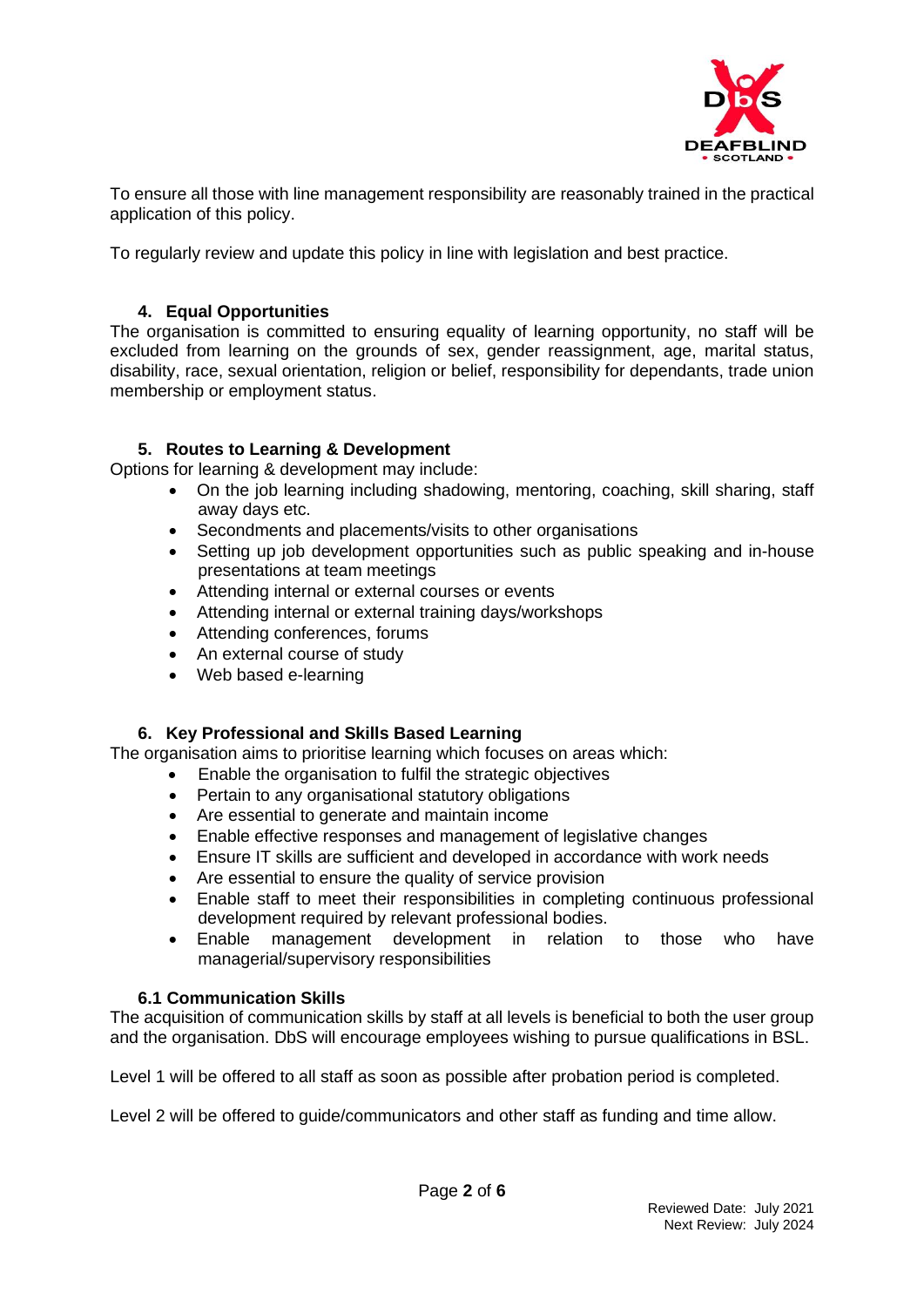

Advanced training in deafblind communication skills for guide/communicators will be supported if funding and access to training permit based on course access and funding criteria.

#### **7. Core Learning**

There are specific areas of learning which are essential for all staff and cover a rolling programme of needs which have been identified as part of a continuous programme of learning and development. Core learning covers the following areas:

#### **Induction**

All new staff will be given a timely programme of induction. This is regarded as an essential part of staff learning and development and integration into the working environment. It is important new staff are given guidance and support on the organisation, its work and practices and their individual duties and responsibilities.

#### ICT (Information and Communication Technologies)

It is important all staff are given opportunities to enhance their ICT skills base. The organisation is committed to ensuring all staff have competent grounding in the use of ICT in the wider context of their professional roles. Staff will be positively encouraged to become familiar with the intranet, internet, email other electronic facilities and computer software packages at their disposal so they become confident, skilled users.

#### **Equalities**

The organisation is committed to promoting equalities through policies, procedures and practices. It is a requirement all staff attend a rolling programme of equalities workshops to heighten both individual and organisational awareness.

#### Performance Management

Performance Management is an ongoing process, which the line manager and staff in:

- Identifying and describing essential job functions and relating them to the strategic and operational objectives of the organisation
- Developing realistic and appropriate performance standards
- Giving and receiving feedback
- Participating in constructive performance appraisals
- Planning learning and development opportunities to sustain, improve or build on performance.

#### Appraisals

These are an essential component of performance management and are supported by regular support and supervision sessions. The appraisal allows for every staff to be formally appraised with their line manager through a structured discussion on work performance over the previous year (or part thereof) and which incorporates the staff's learning and development needs for the following year.

It is an opportunity to build on strengths and address areas, which require support, enhancing the potential skill base of the individual staff.

#### **8. Identifying and Assessing Learning Needs**

There are a number of ways which learning and development needs are identified, these can be as follows: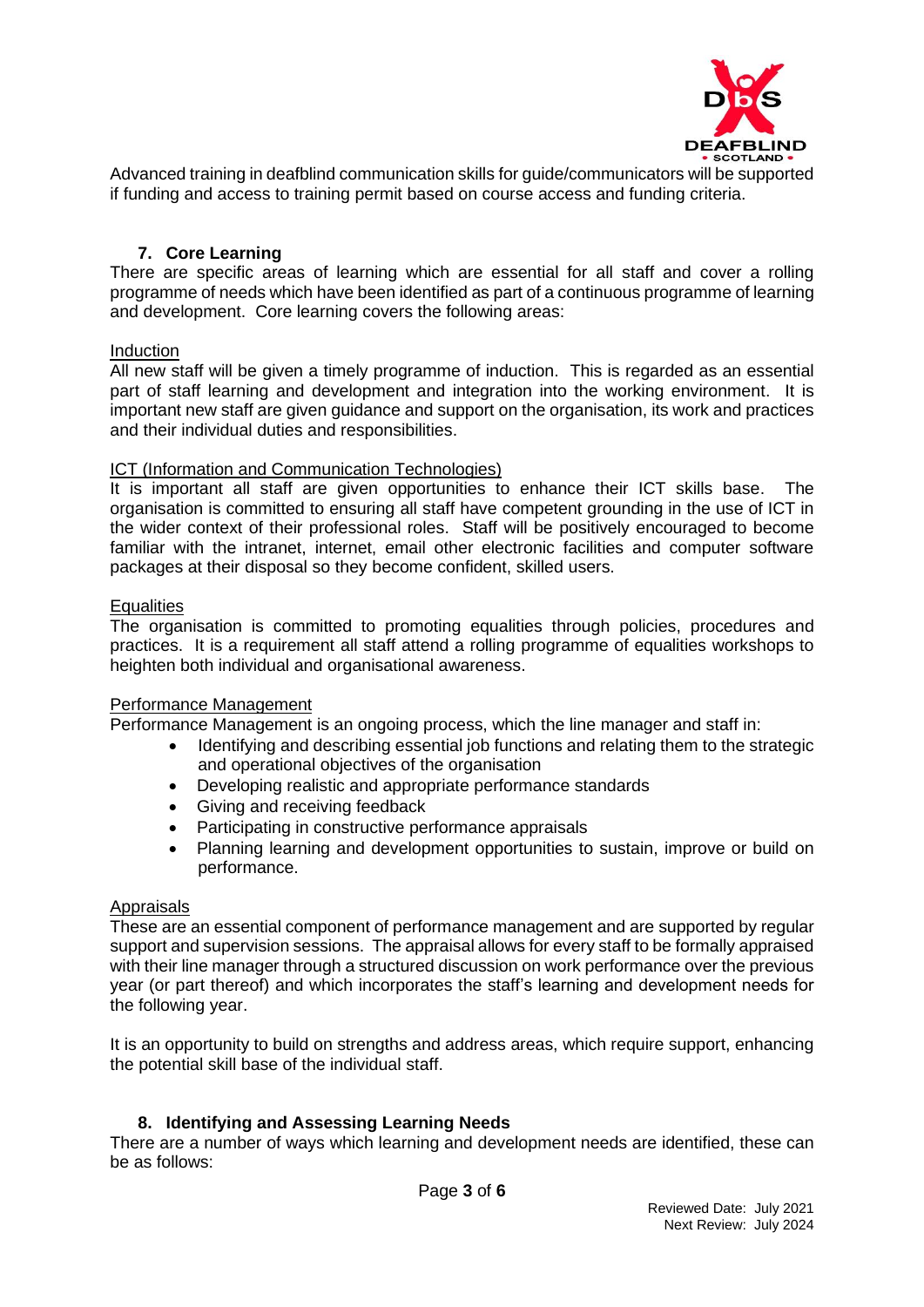

- Occupational As a result of introducing new technology, work methods, systems or practices (internally or externally)
- Promotion As a result of an increase in responsibilities
- Developmental Is vocational in nature and provides the staff with additional skills to apply at present or increases the individual's potential for further growth
- Organisational Affects a particular function or department as a result of changing work methods, procedures or practices and/or supports the overall strategy of the organisation.

#### **9. Individual Learning Plans**

Where individual learning needs have been identified, staff are encouraged to discuss this with their line manager and develop a learning plan.

This should set out the learning required, by what method it will be achieved, what organisational objective it relates to, whether there are cost implications and the timescales involved.

#### **10. Learning Logs Optional**

Staff should keep a record of all training, learning and development they have undertaken or achieved.

Learning logs are a way of evaluating individual learning. It allows staff to record, self-evaluate and discuss their learning experiences with their line manager, identifying how their learning can be used further to benefit others, and/or the organisation as whole. Alternatively, if the learning has been unsuitable and has not complimented an individual's learning style and/or needs, this can be also discussed.

It allows staff to record what has actually been achieved against planned learning as determined through any training needs analysis and agreement of individual learning plans through the appraisal process.

#### **11. Recording, Monitoring & Evaluating Learning**

Management of DbS is carried out through a devolved line management system, from the Chief Executive through the Senior Management Team.

Organisational overview of training needs will be reviewed annually by the Senior Management Team.

Management of the Guide/communicator Service is carried out through a devolved line management system, regular contact with all guide/communicators and service-users informs the monitoring of these skills on a regular basis.

Supervisors are responsible for ensuring Good Working Practice Guidelines are followed and lead by example.

Service users are encouraged to report any issues/problems they may have with guide/communicators through reviews and complaints procedures highlighting possible training needs.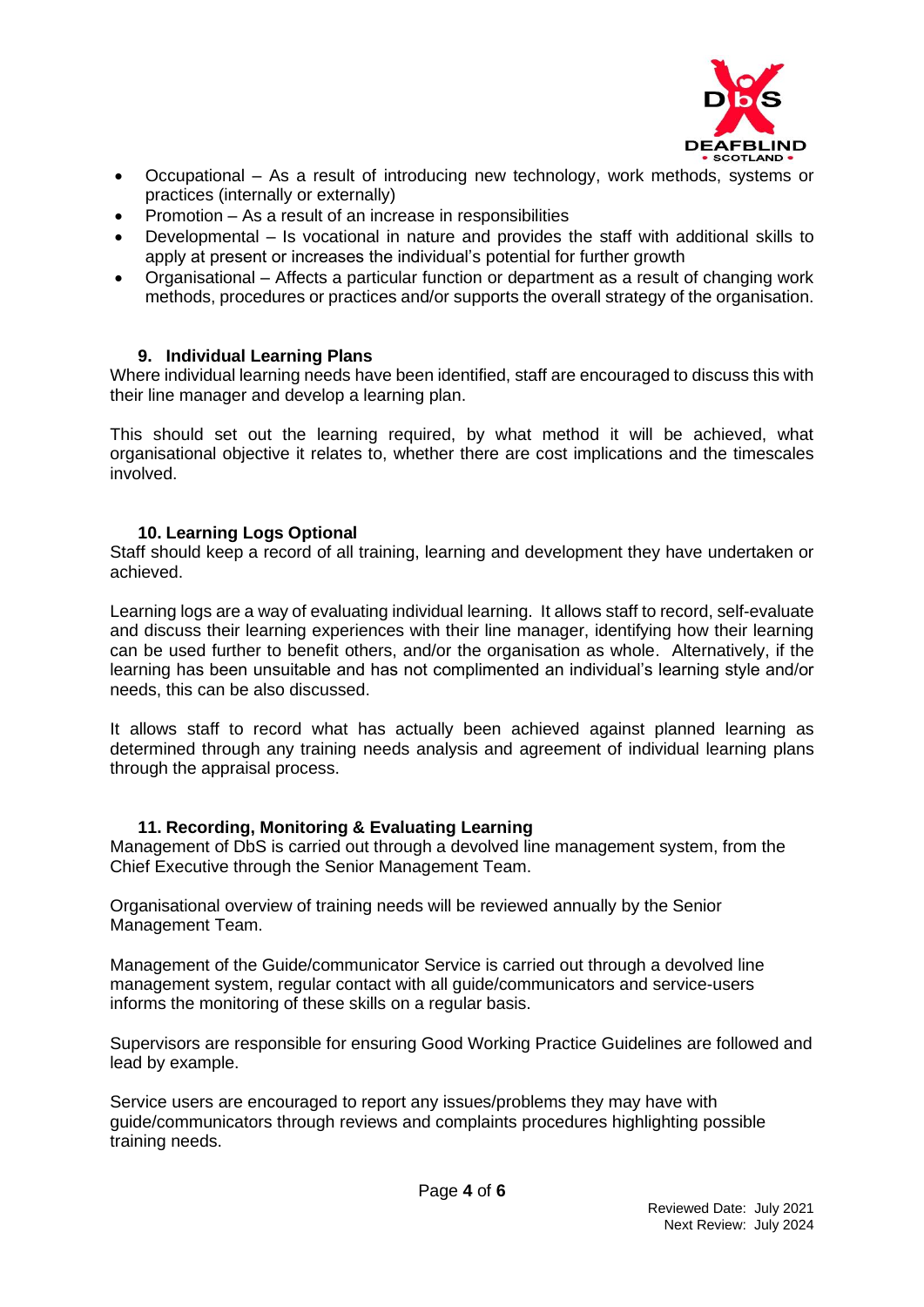

Good working practices and development form the basis of in-service meetings.

Regular team meetings, encouraging open discussions between staff on skill shortages, training needs etc.

### **12. Study Leave**

Study leave allows staff to pursue a recognised qualification or accreditation, which is seen as valuable and relevant to their work and provides a means of ensuring the organisation attracts, retains and develops high quality staff. Study leave permits staff to take paid time off for exam preparation, sit an exam, build a portfolio of work for accreditation or attend a day release course.

Applications for study leave should be made as soon as reasonably possible to line managers.

# **13. Higher Education**

The organisation will consider requests for financial assistance towards programmes of higher education and approved professional qualifications where the course is considered to be relevant and will be of benefit to the staff and the organisation in the long term. The following will also be considered:

- For all training, interest should be shown and then presented to department heads to approve with identified funding sources.
- Funding for training will be agreed where it is considered essential and/or beneficial to furthering the aims and objectives of DbS.
- It is considered essential for the safety and well-being of deafblind people
- It is considered desirable in terms of CPD
- It is considered appropriate to meet registration requirements, currently with Scottish Social Services Council (SSSC), necessary to provide a professional service to deafblind people.

Staff should submit a request to their line manager for consideration. The line manager should then forward this to the CEO for approval.

#### **Training priorities**

- Priority will be given to training that improves the quality of direct service to deafblind people.
- Where spaces are available others will then be offered places.
- Ongoing and effective workplace assessments and practice learning.

#### **14. Reimbursement of Fees**

Where the organisation has agreed to contribute towards course fees, staff will be required to reimburse the full amount should they leave the organisation for any reason during the course or if they fail to complete the course.

A pro rata percentage of the course fees would be reimbursed to the organisation if staff leave the organisation for any reason within six months of completion of the course.